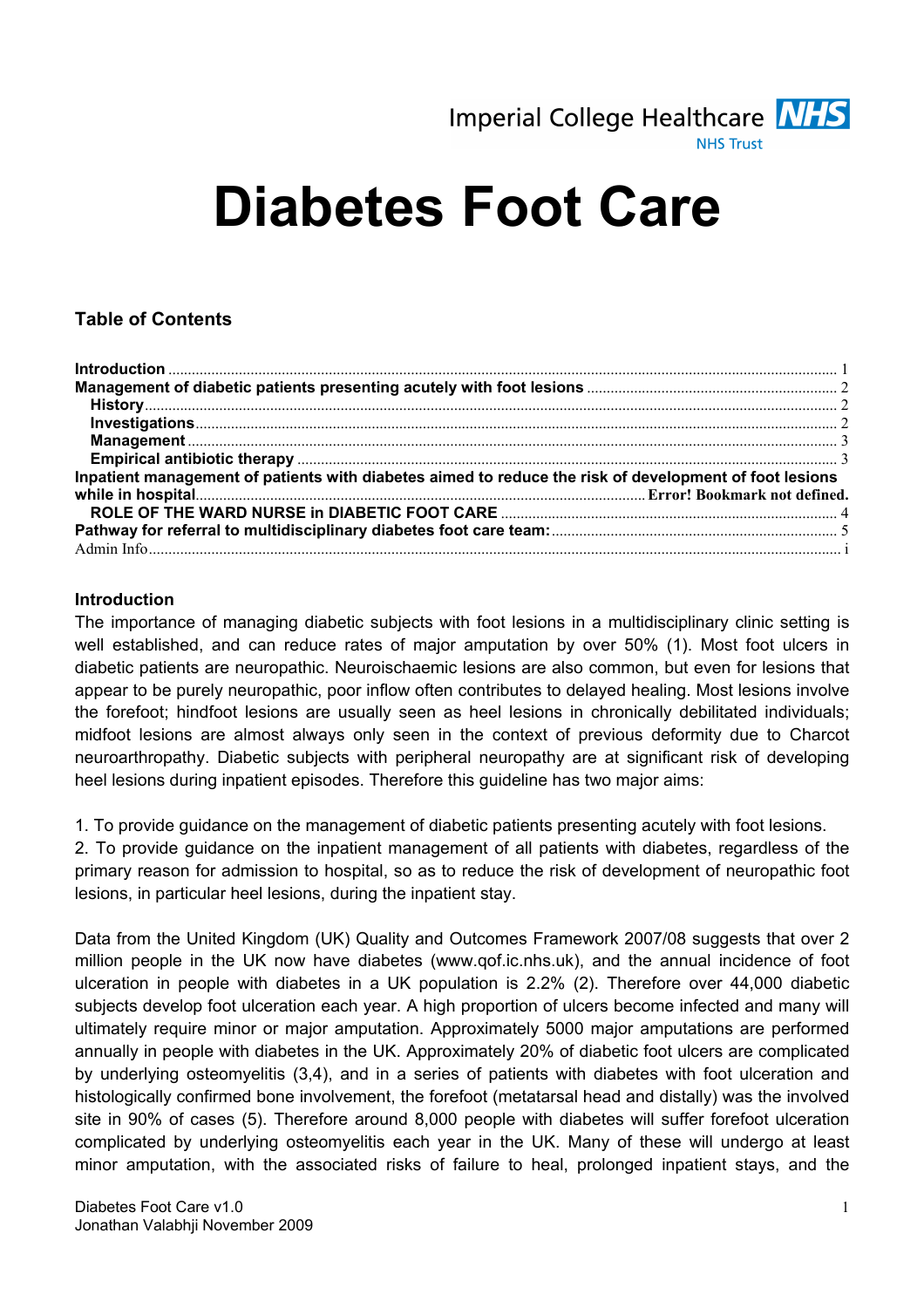subsequent development of transfer ulcers in up to 40% of cases (6). We have very low rates of major and minor amputation for infected diabetic foot wounds within the context of the Multidisciplinary Diabetic Foot Clinic, even if underlying osteomyelitis is present (7).

NHS Diabetes and Diabetes UK have worked together to produce a guidance to enable proper management of acute onset, or deteriorating, disease of the diabetic foot – and prevent amputation. The guidance is entitled "putting feet first" (8). The current Trust guideline is consistent with the suggestions in "putting feet first", and has been tailored for local use.

### Management of diabetic patients presenting acutely with foot lesions

The principles of management are:

- Treat infection
- Offload the lesion with specific orthotic devices or bed-rest
- Ensure adequate arterial inflow into the foot / assess need for revascularization

#### **History**

What was the initial insult to cause wound? Could a foreign body be present within the wound? Duration lesion has been present Previous courses of antibiotics for the lesion Previous diabetic foot disease – lesions or previous Charcot Presence of neuropathy (usually also concurrent retinopathy) PVD – previous revascularization or previous minor or major amputation

### Examination

Assess for systemic signs of infection – temperature, haemodynamics (note many will be hypertensive when well), etc.

Assess for peripheral neuropathy (and concurrent retinopathy if neuropathy is secondary to diabetes) Assess for PVD – are foot pulses palpable?

Lesion

- is infection present? Treat with antibiotics unless certain that lesion is not infected (ie. low threshold for treatment)
- depth of wound is bone present / palpable at wound base: if so assume osteomyelitis is present
- necrotic / gangrenous tissue present?

### Investigations

Wound swab – if possible send a deep wound swab or tissue

Blood culture if systemic signs of infection

Renal function (may need to dose adjust antibiotics if impaired renal function)

Baseline liver function (transaminitis is common with many high-dose intravenous antibiotics) Plain X-ray of foot

Unless foot pulses are present and strong, book arterial duplex study Book foot MRI to assess for underlying osteomyelitis if:

- lesion present for more than 3 weeks
- if lesion involves a toe, look for "sausage toe" appearance
- if bone is visible at base of wound or possible to probe to bone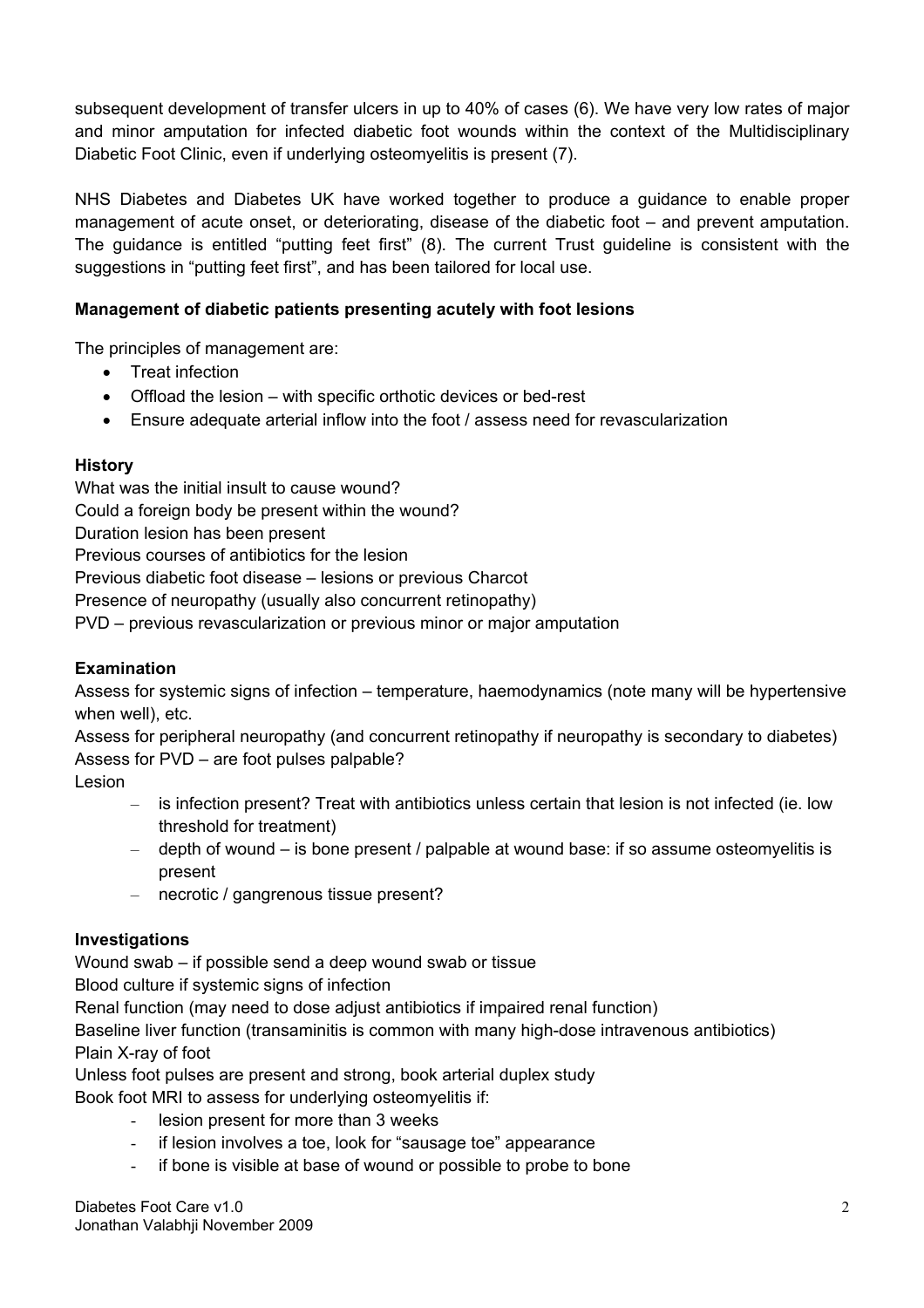# Management

Rehydrate with iv. infusion if necessary Prophylactic subcutaneous heparin Antibiotics as outlined below If discharged ensure review is possible in high-risk podiatry clinic or multidisciplinary diabetic foot clinic within 2-3 working days If admitted, refer to inpatient diabetes team within 1 working day

Seek urgent vascular surgery review if:

- systemic signs of infection
- abscess / collection suspected
- necrotic or gangrenous tissue present

Optimise glycaemic control – with sliding scale if necessary

### Empirical antibiotic therapy

(prior to results of wound swab or blood cultures) for infected diabetic foot wound. This is consistent with the Trust Adult Treatment of Infection Policy January 2010 (second edition). Refer to infectious diseases/microbiology as needed.

• Mild infection: infection is limited to skin or superficial subcutaneous tissue

Co-amoxiclav 625mg PO tds

Penicillin allergy: clindamycin 300-450mg PO QDS and ciprofloxacin 500mg PO bd. If MRSA colonized: prescribe TWO oral agents (e.g. oral rifampicin 300mg BD PO and doxycycline 100mg BD PO) according to sensitivities/ discuss with microbiology/ infectious diseases.

Patients with mild infection can be managed as an outpatient if already incorporated into the multidisciplinary diabetic foot service.

• Moderate infection : cellulitis >2cm; involvement of deep tissue, abscess, gangrene; systemically well.

Co-amoxiclav 1.2g iv tds.

Penicillin allergy: oral clindamycin 300-450mg PO qds and oral ciprofloxacin 500mg PO bd.

If patient is known to be colonised with MRSA, add IV vancomycin (see Trust policy re dosing,levels and dose adjustments).

Severe infection: Systemic toxicity or metabolic instability (e.g fever, tachycardia, hypotension, confusion,acidosis)

Piperacillin-tazobactam IV 4.5g tds and vancomycin IV (see Trust policy re dosing,levels and dose adjustments). and metronidazole 400 mg tds po – discuss all patients with microbiology/infectious disease

Penicillin allergy: discuss with microbiology/infectious disease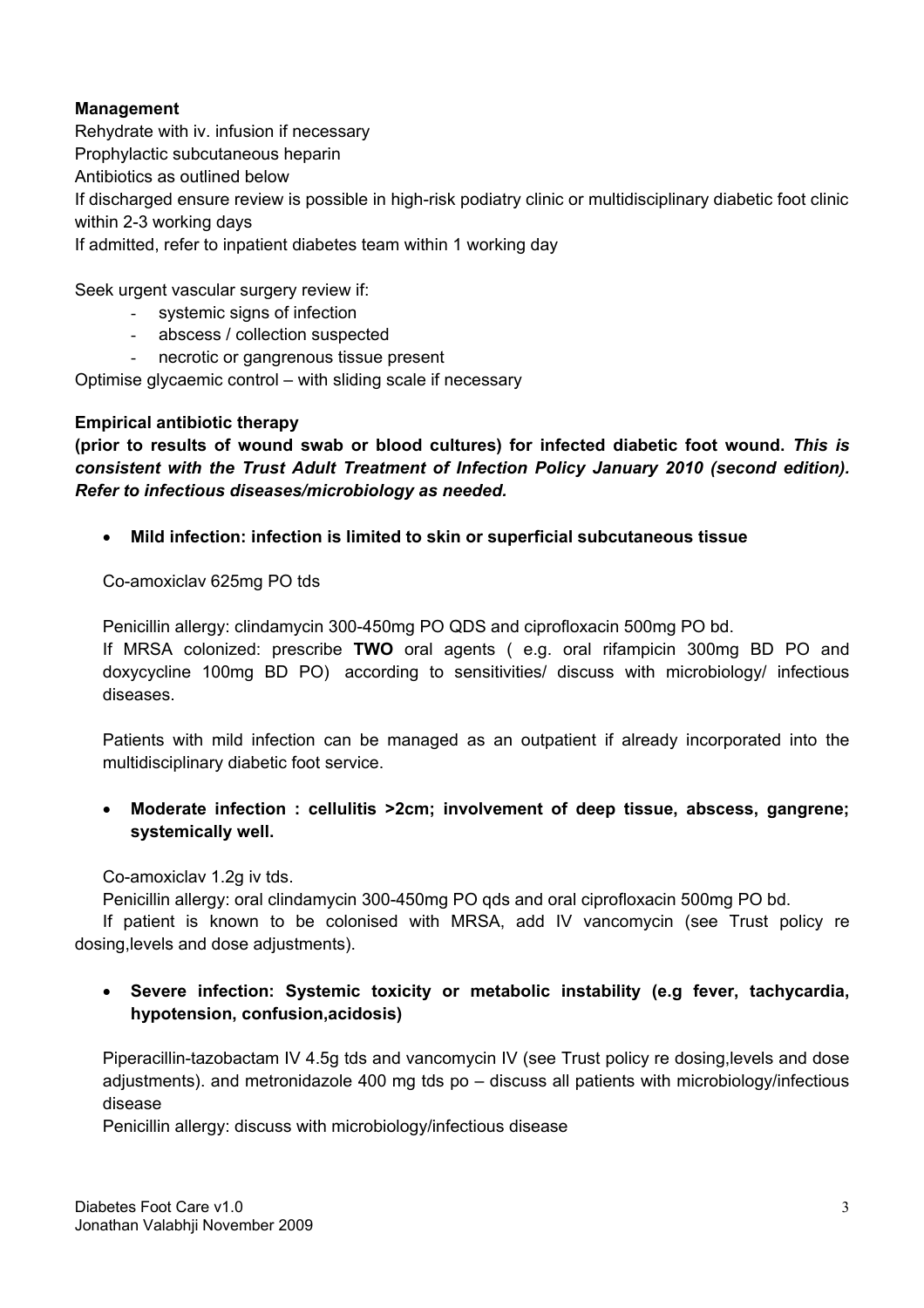Antibiotic regimes can be modified when culture and sensitivity results are available.

It is usually only necessary to continue intravenous antibiotics until systemic signs of infection resolve – then switch to the oral column.

Please note that if osteomyelitis is present, we have very high rates of healing with eradication of the underlying osteomyelitis and low rates of amputation by using long courses of oral antibiotics (3 to 6 months duration). It should not therefore be necessary for prolonged intravenous antibiotic therapy following diagnosis of osteomyelitis deep to a neuropathic diabetic foot lesion; intravenous antibiotics should be continued until systemic signs of infection and cellulitis have resolved, following which an appropriate oral regime can be instituted.

# Inpatient management of patients with diabetes aimed to reduce the risk of development of foot lesions while in hospital

Main principles of care:

1. All in-patients with diabetes to have both feet inspected on admission, including undressing and assessing existing wounds.

2. Daily inspection of feet, especially the heel area, of all inpatients with diabetes.

If a new or pre-existing foot lesion is noted, please refer to the multidisciplinary diabetes foot care team.

### ROLE OF THE WARD NURSE in DIABETIC FOOT CARE

– To control or eliminate any factors which predispose the patient to risk of foot problems in hospital

- 1. On admission all patients should have a foot inspection following removal of existing dressings, bandages or TED stockings and all abnormalities should be documented and reported to medical staff:
	- Previous ulceration
	- **•** Palpate both feet for pedal pulses dorsalis pedis and posterior tibialis
	- Assess condition of toenails should be neatly trimmed
	- Note foot structure –? clawed toes, hammer toes, deformity
	- Check skin integrity calluses, cracks, swelling, skin breakdown, necrosis
	- Check colour of skin may indicate ischemia
	- Note foot hygiene patient may need assistance due to reduced function
	- **E** Check for swelling
	- **Temperature of foot**
	- **Infection**
	- Check foot wear encourage well-fitting, comfortable shoes or slippers
	- Assess mobility/gait/pain/use of walking aids/orthoses
- 2. For patients unable to self-manage
	- Wash in lukewarm water daily
	- **•** Dry thoroughly especially between the toes to reduce the risk of fungal infections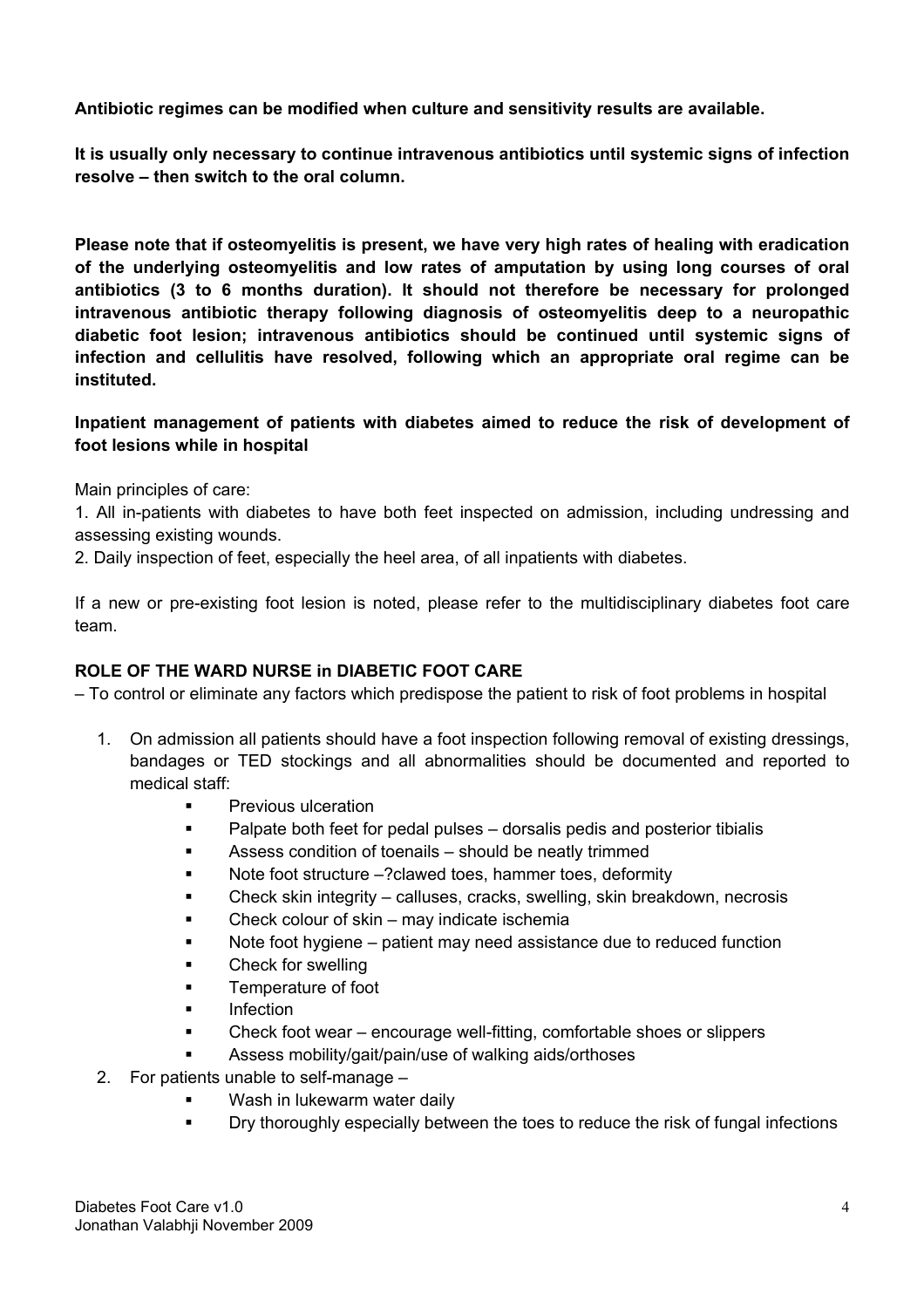- Apply emollients to dry skin to reduce risk of cracking and formation of fissures, but do not apply cream between toes
- 3. Trim toenails straight across with no rounded edges as this can encourage in-growing toenails
- 4. Educate patient/carers about foot care
- 5. Provide pressure area care in those patients who are bed-bound. As a preventative measure all bed-bound patients on general wards should be issued with the REPOSE boots as recommended by the Tissue Viability Nurse. Patients in ITU should be issued the PREVALON boots as recommended by the Tissue Viability Nurse.
- 6. Monitor blood glucose levels and aim for blood glucose levels 4-10 mmols/l.
- 7. Referral to the multidisciplinary diabetes foot care team if there are any active lesions.
- 8. Referral to the Tissue Viability Nurse for wound care support.
- 9. Assess daily to observe status of foot/feet document any signs of deterioration and report to medical staff.
- 10. Discharge planning follow-up care in the community if a foot wound is present eg. District Nurse, Podiatrist, Multidisciplinary Foot Clinic to be arranged.

#### Pathway for referral to multidisciplinary diabetes foot care team:

- St Mary's Hospital site bleep 1088
- Charing Cross Hospital site bleeps 5513 ,1061 or 9062
- Hammersmith Hospital site bleep 1065
- Western Eye Hospital site bleep 1088 at St Mary's

#### References

- 1. Edmonds ME, Blundell MP, Morris ME, Thomas EM, Cotton LT, Watkins PJ. Improved survival of the diabetic foot: the role of a specialized foot clinic. Q J Med 1986; 60:763-771.
- 2. Abbott CA, Carrington AL, Ashe H, Bath S, Every LC, Griffiths J, Hann AW, Hussein A, Jackson N, Johnson KE, Ryder CH, Torkington R, Van Ross ER, Whalley AM, Widdows P, Williamson S, Boulton AJ. The North-West Diabetes Foot Care Study: incidence of, and risk factors for, new diabetic foot ulceration in a community-based patient cohort. Diabet Med 2002; 19:377-384.
- 3. Shone A, Burnside J, Chipchase S, Game F, Jeffcoate W. Probing the validity of the probe-tobone test in the diagnosis of osteomyelitis of the foot in diabetes. Diabetes Care 2006; 29: 945.
- 4. Lavery LA, Armstrong DG, Peters EJ, Lipsky BA. Probe-to-bone test for diagnosing diabetic foot osteomyelitis: reliable or relic? Diabetes Care 2007; 30: 270-274.
- 5. Aragon-Sanchez FJ, Cabrera-Galvan JJ, Quintana-Marrero Y, Hernandez-Herrero MJ, Lazaro-Martinez JL, Garcia-Morales E, eit-Montesinos JV, Armstrong DG. Outcomes of surgical treatment of diabetic foot osteomyelitis: a series of 185 patients with histopathological confirmation of bone involvement. Diabetologia 2008; 51:1962-1970.
- 6. Berner A, Sage R, Niemela J. Keller procedure for the treatment of resistant plantar ulceration of the hallux. J Foot Ankle Surg 2005; 44:133-136.
- 7. Valabhji J, Oliver N, Samarasinghe D, Mali, T, Gibbs RGJ, Gedroyc WMW. Conservative management of diabetic forefoot ulceration complicated by underlying osteomyelitis: the benefits of magnetic resonance imaging. Diabet Med 2009; 26:1127-1133.

Diabetes UK. Putting Feet First. Available at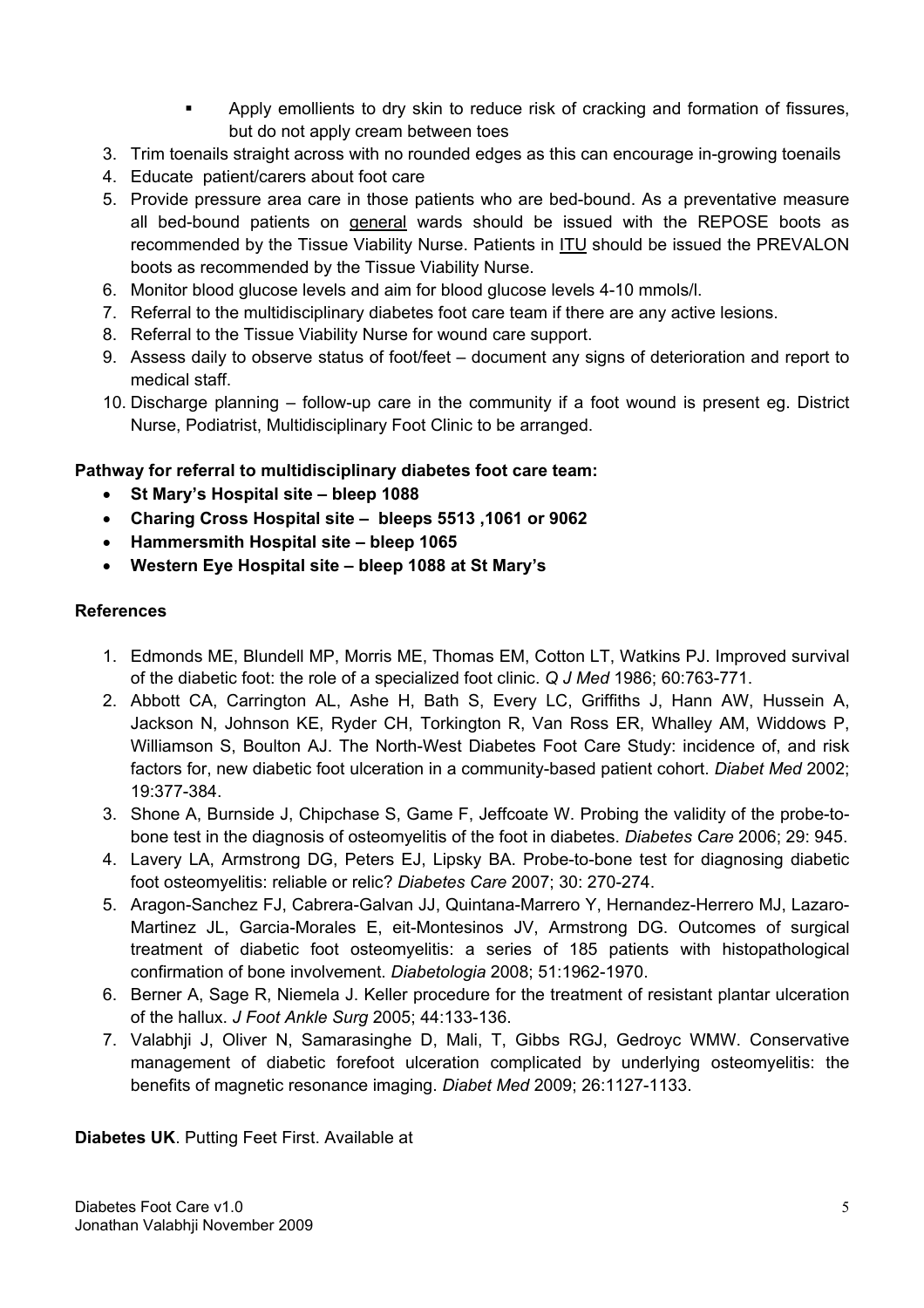[http://www.diabetes.org.uk/Documents/Reports/Putting\\_Feet\\_First\\_010709.pd](http://www.diabetes.org.uk/Documents/Reports/Putting_Feet_First_010709.pdf)f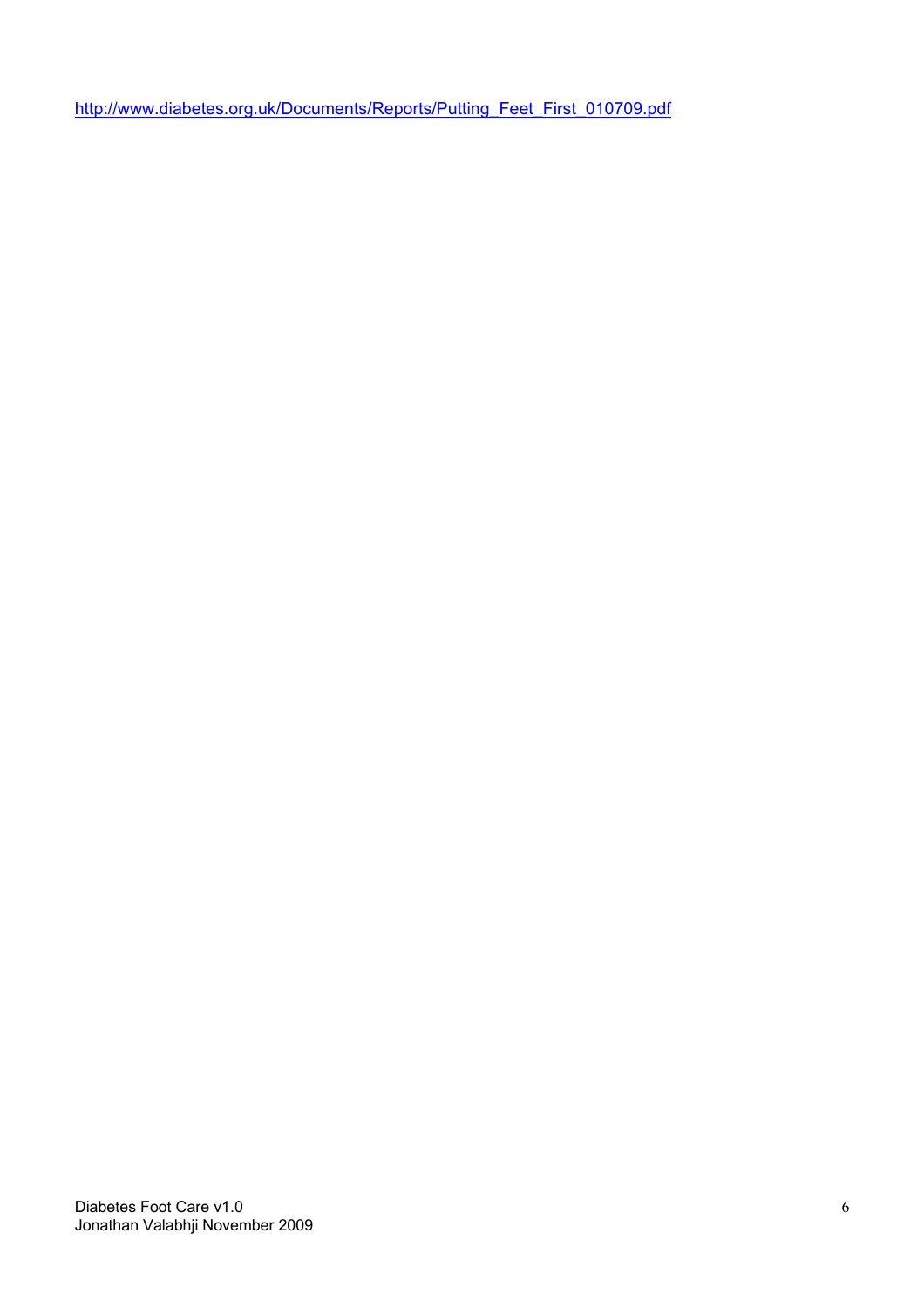# Admin Info

# 6) IMPLEMENTATION

| Training required for staff          | No |
|--------------------------------------|----|
| If yes, who will provide training    |    |
| When will training be provided?      |    |
| Date for implementation of guideline |    |

# 7) MONITORING / AUDIT

| When will this guideline be audited?                 | 1/1/2011                                       |
|------------------------------------------------------|------------------------------------------------|
| Who will be responsible for auditing this guideline? | Dr. Jonathan Valabhji, Clinical Lead, Diabetes |
| Are there any other specific recommendations for     |                                                |
| audit?                                               |                                                |

#### 8) REVIEW

| When will this guideline be reviewed?                                              | <b>June 2013</b><br><b>Nick Oliver</b> |
|------------------------------------------------------------------------------------|----------------------------------------|
| Please indicate frequency of review:                                               | 3 yearly                               |
| As a guide:                                                                        |                                        |
| Drug related guidance should be reviewed<br>every 2 years                          |                                        |
| Therapy related guidance should be reviewed<br>every 5 years                       |                                        |
| Clinical treatment guidance should be<br>$\bullet$<br>reviewed every $3 - 5$ years |                                        |
| Date of next review                                                                | <b>June 2013</b>                       |

#### 10) GUIDELINE DETAIL

| Start Date:                         |                                             |  |
|-------------------------------------|---------------------------------------------|--|
| (date of final)<br>approval by CPG) |                                             |  |
| Dates approved by:                  | Divisional Guidelines Group (if applicable) |  |
|                                     | <b>CPG1 Guidelines Committee</b>            |  |